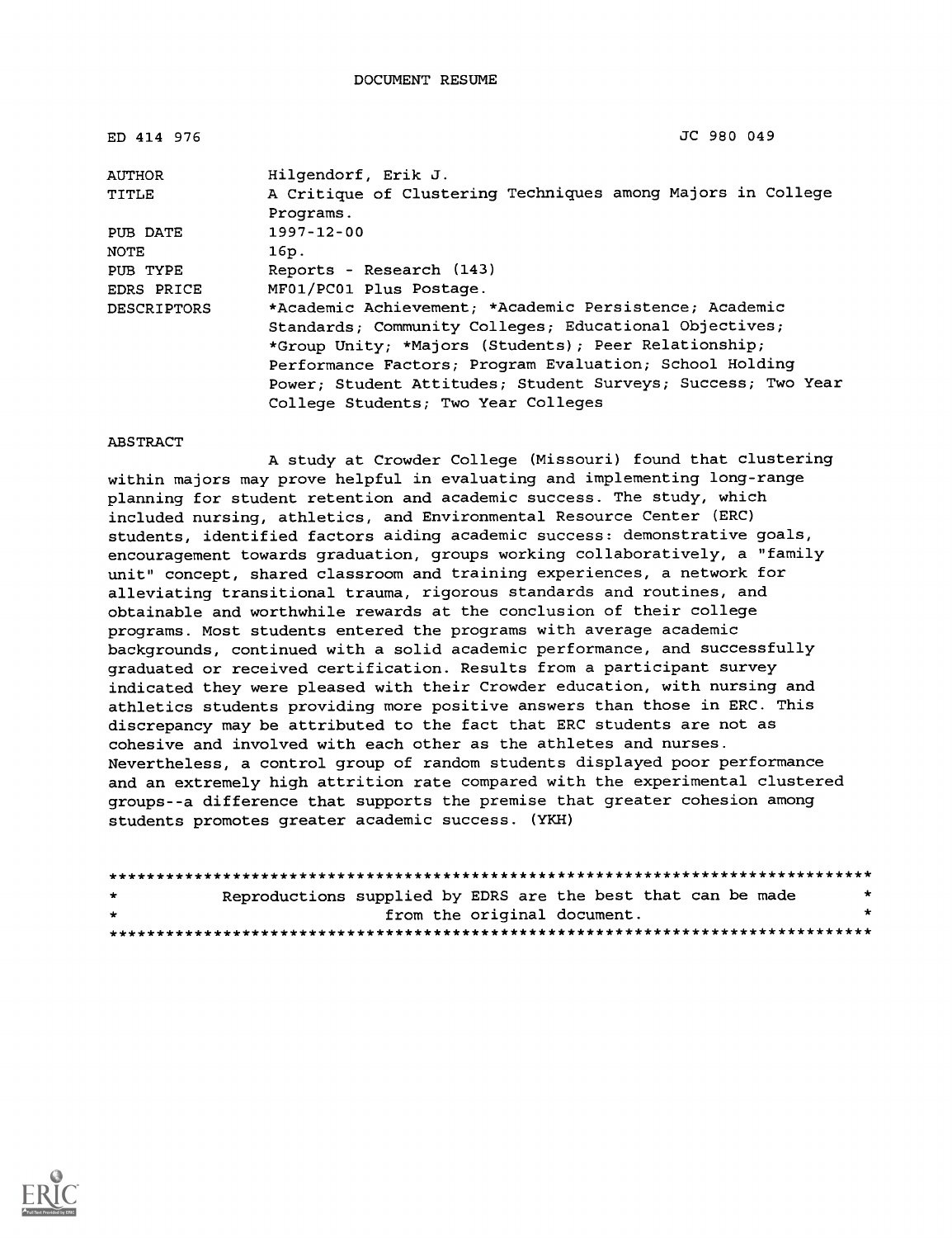$\cdot$ 

# A CRITIQUE OF CLUSTERING TECHNIQUES AMONG MAJORS IN COLLEGE PROGRAMS

## ERIK J. HILGENDORF

U.S. DEPARTMENT OF EDUCATIONAL<br>
Office of Educational Research and Improvement<br>
EDUCATIONAL RESOURCES INFORMATION<br>
CENTER (ERIC)<br>
This document has been reproduced as<br>
received from the person or organization<br>
originating

Minor changes have been made to improve reproduction quality.

 $\bullet$ Points of view or opinions stated in this document do not necessarily represent official OERI position or policy. PERMISSION TO REPRODUCE AND DISSEMINATE THIS MATERIAL HAS BEEN GRANTED BY

E. Hilgendorf

TO THE EDUCATIONAL RESOURCES INFORMATION CENTER (ERIC) 1

0980049

# BEST COPY AVAILABLE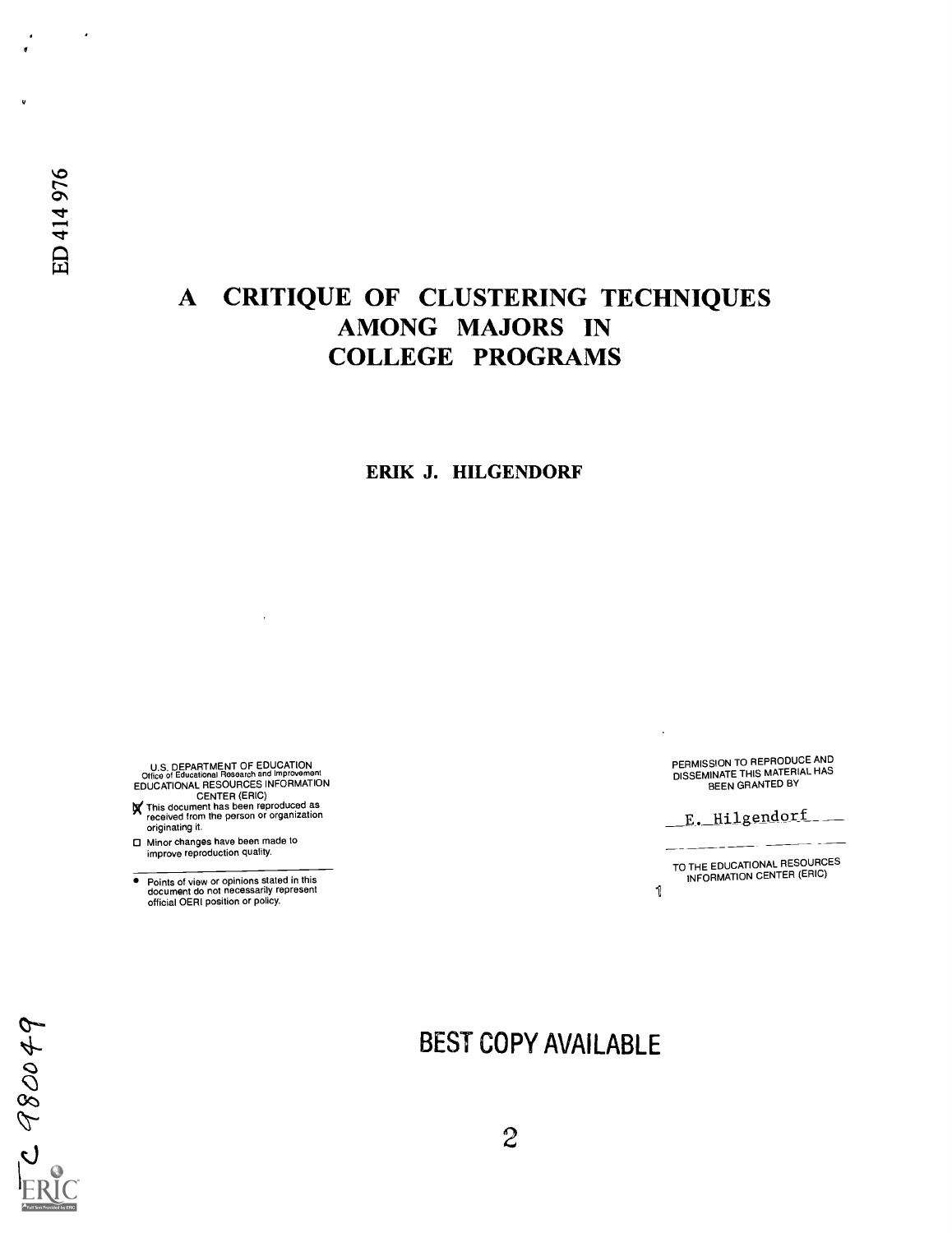Assurances to: parents, students, legislators, or college administrators that matriculating students will eventually graduate, would be exceedingly difficult to portend. Regardless of school or incoming students' abilities, explaining attrition rates in higher education to laypersons is usually an awkward task. Even at elite private schools, graduation rates do not reflect what the general public probably assumes to be the case.

However, there are some arenas within academia that experience unusually high retention and graduation rates. We believe there are crucial elements that contribute to the success stories and they will be highlighted in this paper.

This publication is not meant to be empirical from the stand point of pure research. A number of factors have been examined; we intend to highlight their significance. The underlying variables of the programs have been instrumental in producing exemplary results over a number of years. Their relationship in augmenting the needs and expectations of students toward graduation will be detailed.

We will feature three unique groups of students. The groups vary not only by major, but also in composition: traditional and nontraditional students- each distinct. We believe virtually every type of background could easily be represented in any of the clusters of students. It is our desire to showcase the uniqueness of assembling quality faculty and program components that meet the intrinsic needs of students. The salient essentials that are requisite to sustain students to graduation are embedded in the educational programs as chronicled.

Among those instrumental factors aiding success are: demonstrative goals, encouragement towards graduation, groups working collaboratively, a "family" unit concept, shared classroom and training experiences, an established network for participants lessening transitionary trauma to the college atmosphere, demanding and rigorous standards and routines, obtainable and worthwhile rewards at the conclusion of their Crowder program.

The three programs to be examined are: Associate degree R.N. program, Environmental Resource Center school, and sports programs comprising men's baseball, women's softball, and basketball. Each program is made up of students, as indicated earlier, from divergent backgrounds.

Most of the students come to Crowder with average track records, academically. Yes, we have our share of stellar incoming students; however, on average, they are solid but not superior students. From here, you will be shown lists accentuating and comparing / contrasting Crowder students as they came to us and how they complete with us. Additionally, an administered survey relates the key significant variables that we assert contributed to Crowder's admirable results. All will be discussed throughout the discourse of the paper.

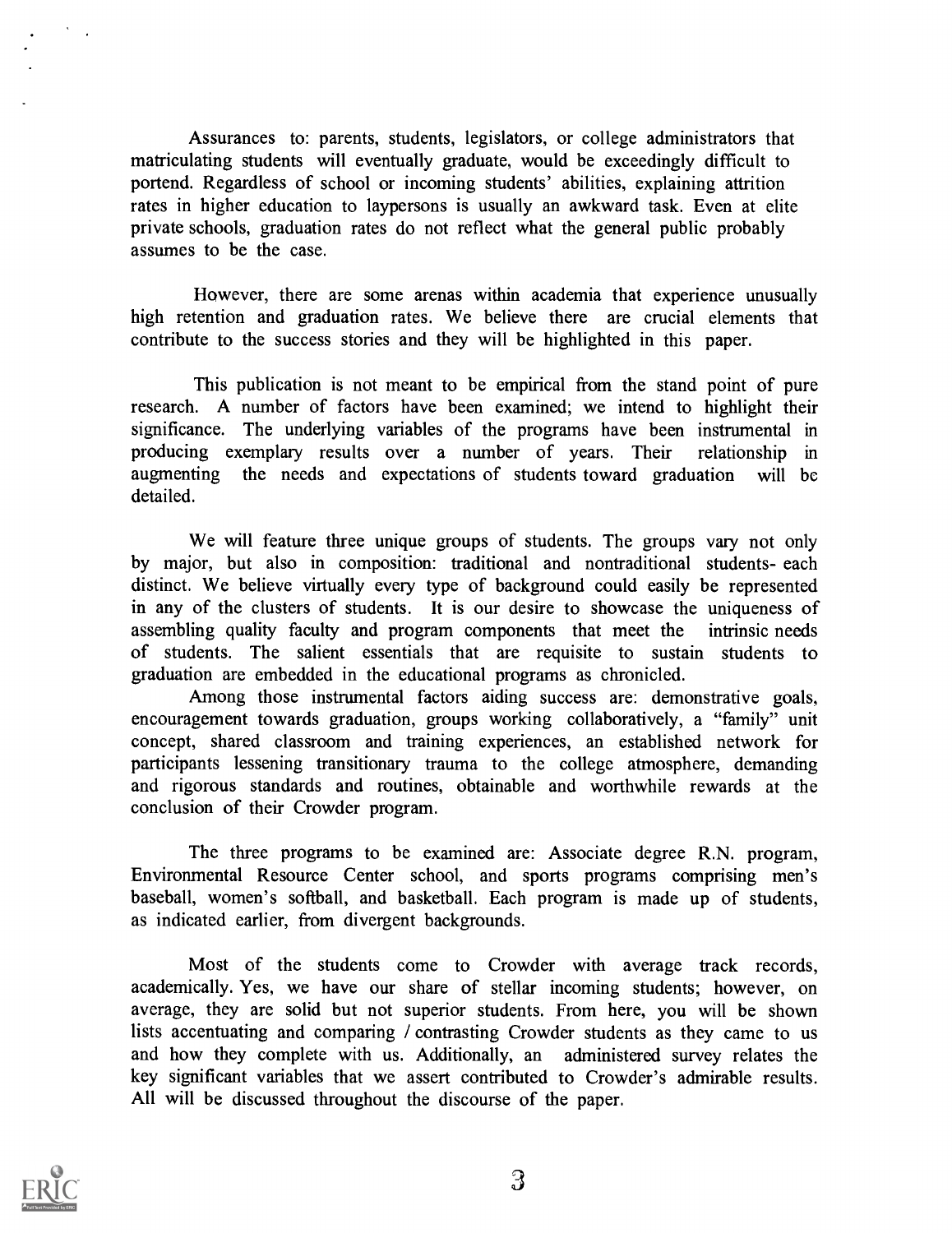The most impressive factor is the retention rates of students on through to graduation.

#### Review of rates of graduation and / or certification exam passage.

| <b>Nursing</b>   | 93.7%  | (pass rate on 1994-97 NCLEX State Boards)    |
|------------------|--------|----------------------------------------------|
| <b>Athletics</b> | 88%    | (graduation rate over the years 1987-1996)   |
| <b>ERC</b>       | 90.03% | (pass rate on certification exams 1991-1996) |

The above figures involved approximately 731 students. However, the above figures need to be adjusted. For instance, the nurse pass rate is only for first attempts. Upon second attempts, the figure hovers closer to 97-99% for eventual passage of State Boards. Observers might note that Nursing and ERC pass rates are not the equivalent of graduation rates. The Nursing program only loses a student or two per class (two years). Comparable results occur with the ERC.

Similarly, the ERC yields higher percentages upon factoring in retakes. Athletics, too, has some extraneous issues needing explanation. The average number of classroom credit hours among athletes who do not graduate is 58.96. These individuals need slightly more than <sup>1</sup> credit hour (generally less than one class) to graduate. Unfortunately, transfer institutions have often advised athletes to forego pursuing their associate degree and /or transferring the 1.04 credit hours back to Crowder in order to receive Crowder's Associate degree.

#### College and High School collective G.P.A.'s are as follows:

|                   | <b>High school</b> | <b>College</b> |             |
|-------------------|--------------------|----------------|-------------|
| Nursing           | 2.78               | 3.3            |             |
| <b>Basketball</b> | 3.6                | 3.3            |             |
| Softball          | 3.1                | 3.4            |             |
| <b>Baseball</b>   | 2.9                | 2.9            |             |
| <b>ERC</b>        | 2.86               | 2.76           |             |
|                   | 2.97               | 3.13           | avg. G.P.A. |

Individuals came to the program, in aggregate, as fairly solid students. And after two years of rigorous curriculum and time-intensive associated performances, they leave on firm academic footing and continue on in professional disciplines.

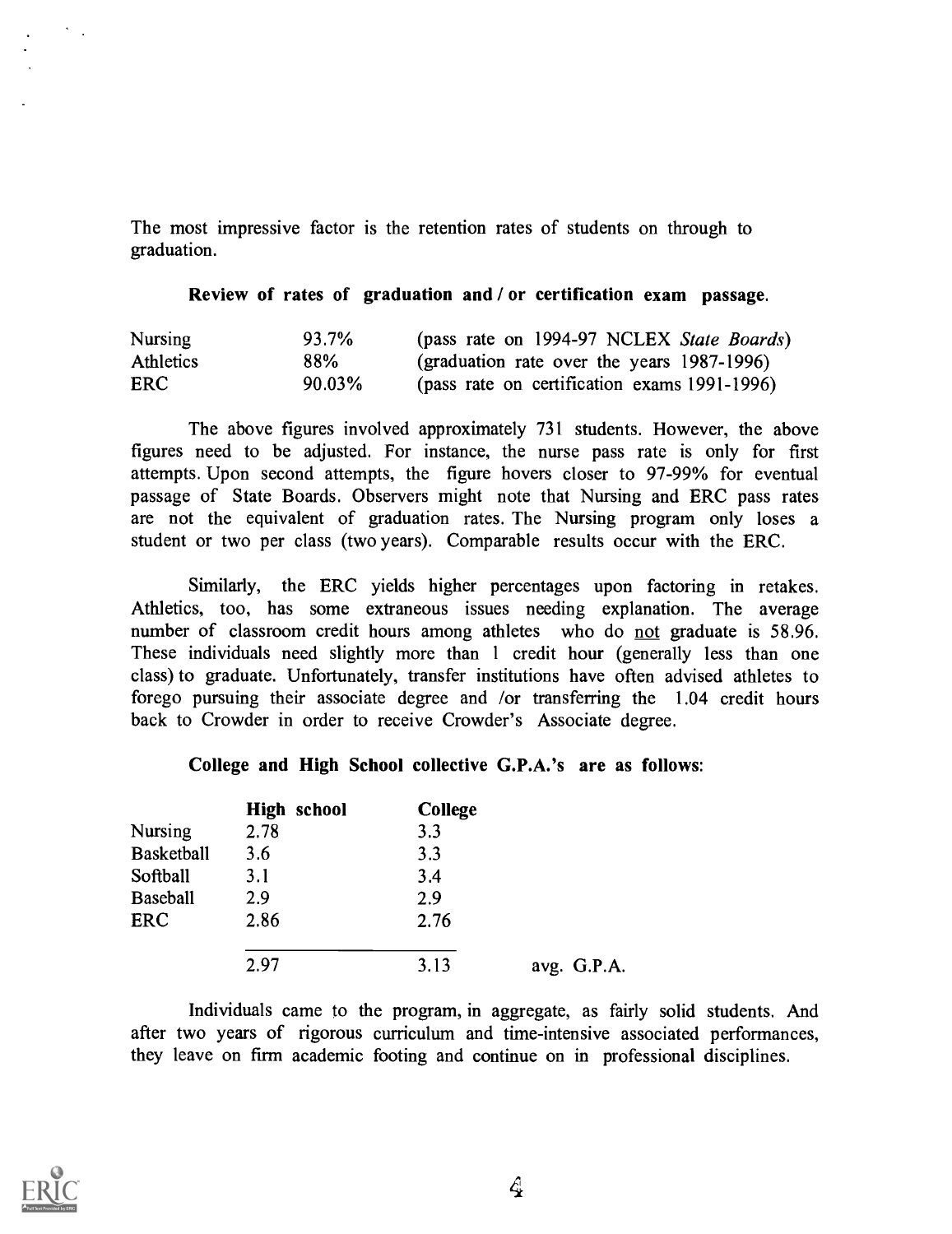#### High School class rankings are as follows:

| top 37.52%  |
|-------------|
| top $14%$   |
| top $16.5%$ |
| top $38%$   |
| top $45%$   |
|             |

avg. graduated in top third, 30.2%, of class

## Entry ACT scores

|                   | <b>English</b> | Math  | Reading | <b>Science</b> | Composite |
|-------------------|----------------|-------|---------|----------------|-----------|
| <b>Nursing</b>    | 21.2           | 17.5  | 22      | 20.6           | 20.6      |
| <b>Basketball</b> | 21.5           | 19.8  | 19.25   | 19.8           | 20.5      |
| Softball          | 19             | 19    | 20      | 21             | 20        |
| <b>Baseball</b>   | 16.6           | 18.4  | 17.4    | 19.4           | 17.9      |
| <b>ERC</b>        | 18             | 19    | 20.5    | 22.5           | 20        |
| Totals            | 19.26          | 18.74 | 19.83   | 20.66          | 19.8      |

High School and College grades in Core Classes. (based on 4.0 scale)

|                   | <b>High School</b> |      |                | <b>College</b> |      |                |
|-------------------|--------------------|------|----------------|----------------|------|----------------|
|                   | Eng.               | Math | <b>Science</b> | ٠<br>Eng.      | Math | <b>Science</b> |
| <b>Nursing</b>    | 2.72               | 2.48 | 2.64           | 3.63           | 3,4  | $3.55$ **      |
| <b>Basketball</b> | 3.5                | 3.5  | 3.2            | 3.14           | 2.9  | 3.0            |
| Softball          | 3.0                | 2.5  | 2.75           | <b>3.0</b>     | 2.8  | 3.2            |
| <b>Baseball</b>   | 2.6                | 2.5  | 2.9            | 2.8            | 3.2  | 2.75           |
| <b>ERC</b>        | 2.8                | 2.3  | 2.3            | 2.8            | 3.2  | 2.9            |
| Averages          | 2.92               | 2.66 | 2.76           | 3.1            | 3.12 | 3.1            |

The above three categories accentuate our assertion that incoming students are solid academically and continue to do so, leading, on to completion of studies at Crowder, and then, often further. \*\* Nursing students are critiqued on a more rigorous grading scale. For example, an minimum "A" grade is 93-94%, not just 90%+ which is typical in many collegiate classes.

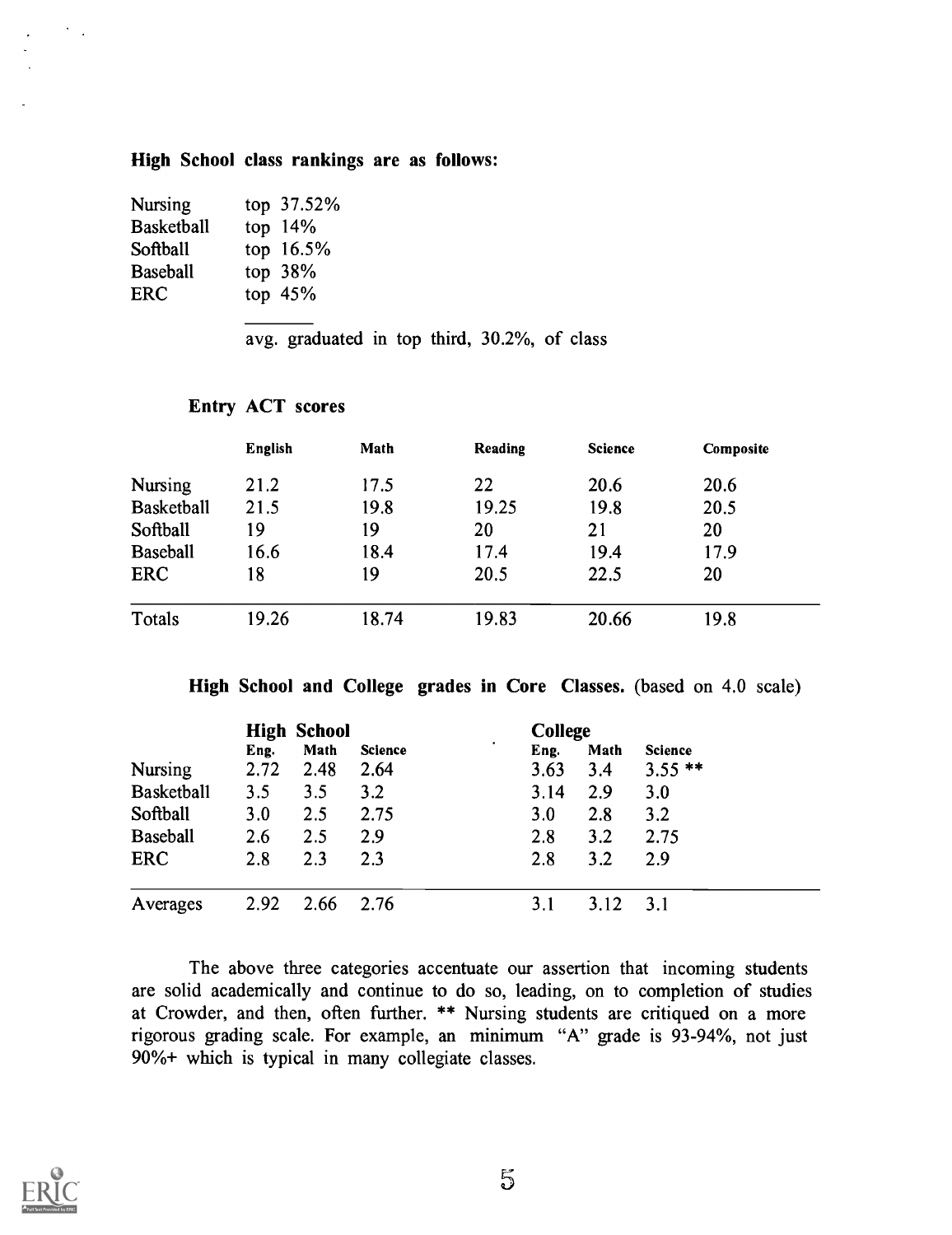The students were also surveyed. The survey entitled: Success Interview solicited student's responses to thirteen propositions. They used the following Likert scale:

### $A=$  very true,  $B=$  true,  $C=$  usually true,  $D=$  seldom true,  $E=$  never true

The inquiries and responses will be gleaned one at a time in percentages. For example, In the first proposition 87% of the nursing students indicated "very true" or "A." All other figures are in percentages also!

Proposition 1. I will have accomplished a major goal by graduating from Crowder.

|               | A   | ĸ  | C |   |  |
|---------------|-----|----|---|---|--|
| <b>Nurses</b> | 87% | 13 |   |   |  |
| Athletes      | 35  | 61 |   |   |  |
| <b>ERC</b>    | 62  | 25 |   | 0 |  |

Proposition 2.

 $\sim$   $^{-1}$ 

The teachers / leaders of the major / team I'm associated with encourage us toward graduation.

|               | A      | - B             | C         | Ð  |  |
|---------------|--------|-----------------|-----------|----|--|
| <b>Nurses</b> | 83% 17 |                 | 0         |    |  |
| Athletes      | -61    | 26              | 4         |    |  |
| ERC           | 38.    | 37 <sup>°</sup> | <b>12</b> | 12 |  |

Proposition 3.

Working closely as a unit with the same persons on a regular basis has introduced me to close friendships.

|               | A       | B. | C               | D               | К. |  |
|---------------|---------|----|-----------------|-----------------|----|--|
| <b>Nurses</b> | 52\% 22 |    | -22             | 4               |    |  |
| Athletes      | 78.     | 11 | 4               | -Q              |    |  |
| <b>ERC</b>    | 0       | 25 | 37 <sup>°</sup> | 37 <sup>°</sup> |    |  |

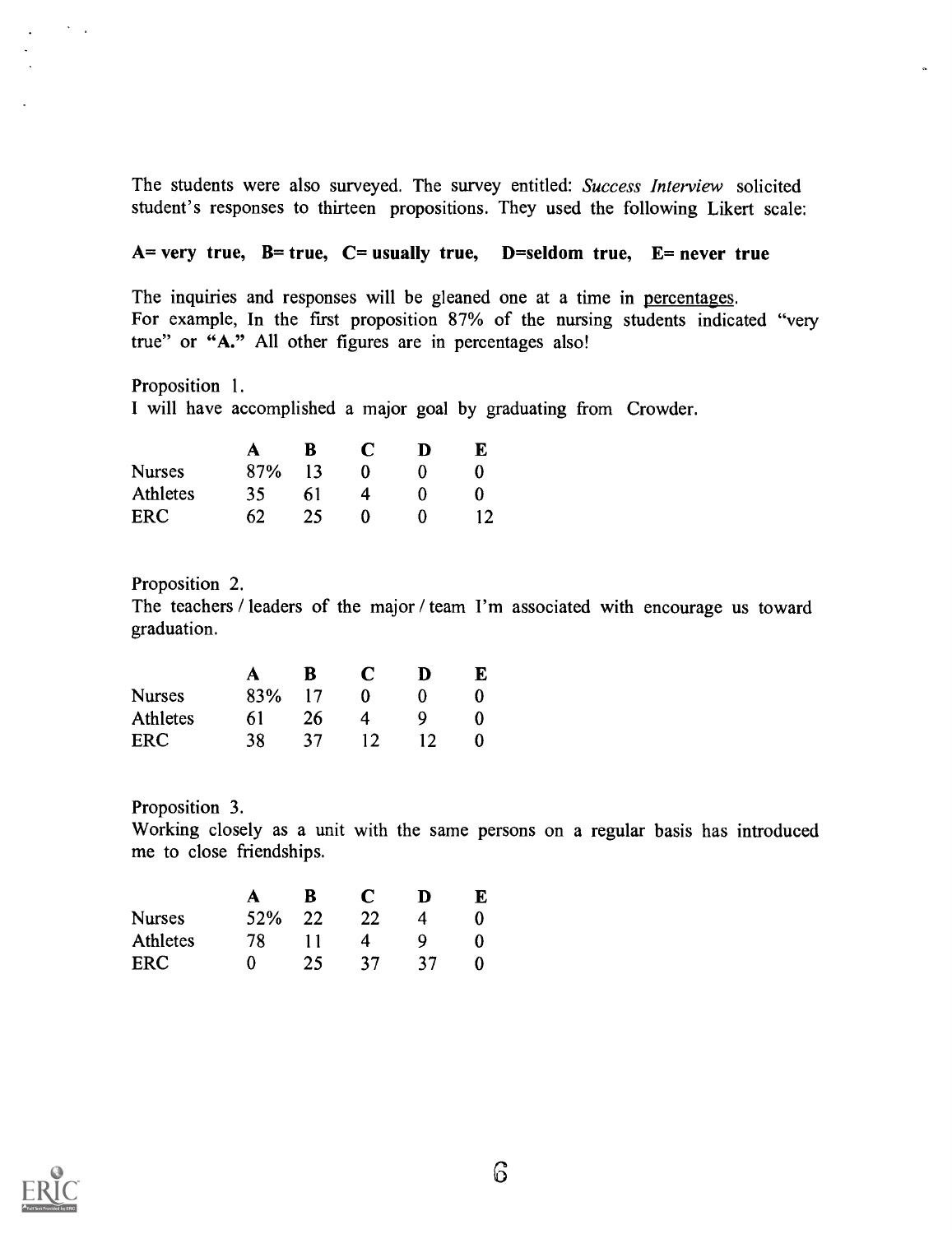#### Proposition 4.

 $\Delta \sim 1$ 

The regular class exercises / practices contribute to the feeling of my being part of a "family".

|               |     | в   | C   | D  |  |
|---------------|-----|-----|-----|----|--|
| <b>Nurses</b> | 48% | 30  | -22 |    |  |
| Athletes      | 57. | 22. | 13  | Q  |  |
| <b>ERC</b>    | 0   | 12  | 25  | ۲Ω |  |

## Proposition 5.

Having the regular availability of fellow team / class members to study with and share classroom / training experiences with makes my education easier attained and more enjoyable.

|               | A   | В  |    |  |  |
|---------------|-----|----|----|--|--|
| <b>Nurses</b> | 39% | 39 | 22 |  |  |
| Athletes      | 52  | 35 | Q  |  |  |
| ERC           | Ω   | 25 | 50 |  |  |

Proposition 6.

I would probably be less enthusiastic toward school if I were "going it alone."

|               | А   | B  | C  | D  |  |
|---------------|-----|----|----|----|--|
| <b>Nurses</b> | 22% | 43 | 22 |    |  |
| Athletes      | 39  | 43 | Q  |    |  |
| <b>ERC</b>    | 12  |    | 25 | ۲Λ |  |

Proposition 7.

My experiences thus far at Crowder have helped me attain a level of achievement that otherwise would have been difficult to attain on my own.

|               |     | B   | C   | D  | F. |  |
|---------------|-----|-----|-----|----|----|--|
| <b>Nurses</b> | 26% | -39 | 30  |    |    |  |
| Athletes      | 13  | 39  | 43  |    |    |  |
| ERC           |     | 38  | 12. | 37 |    |  |

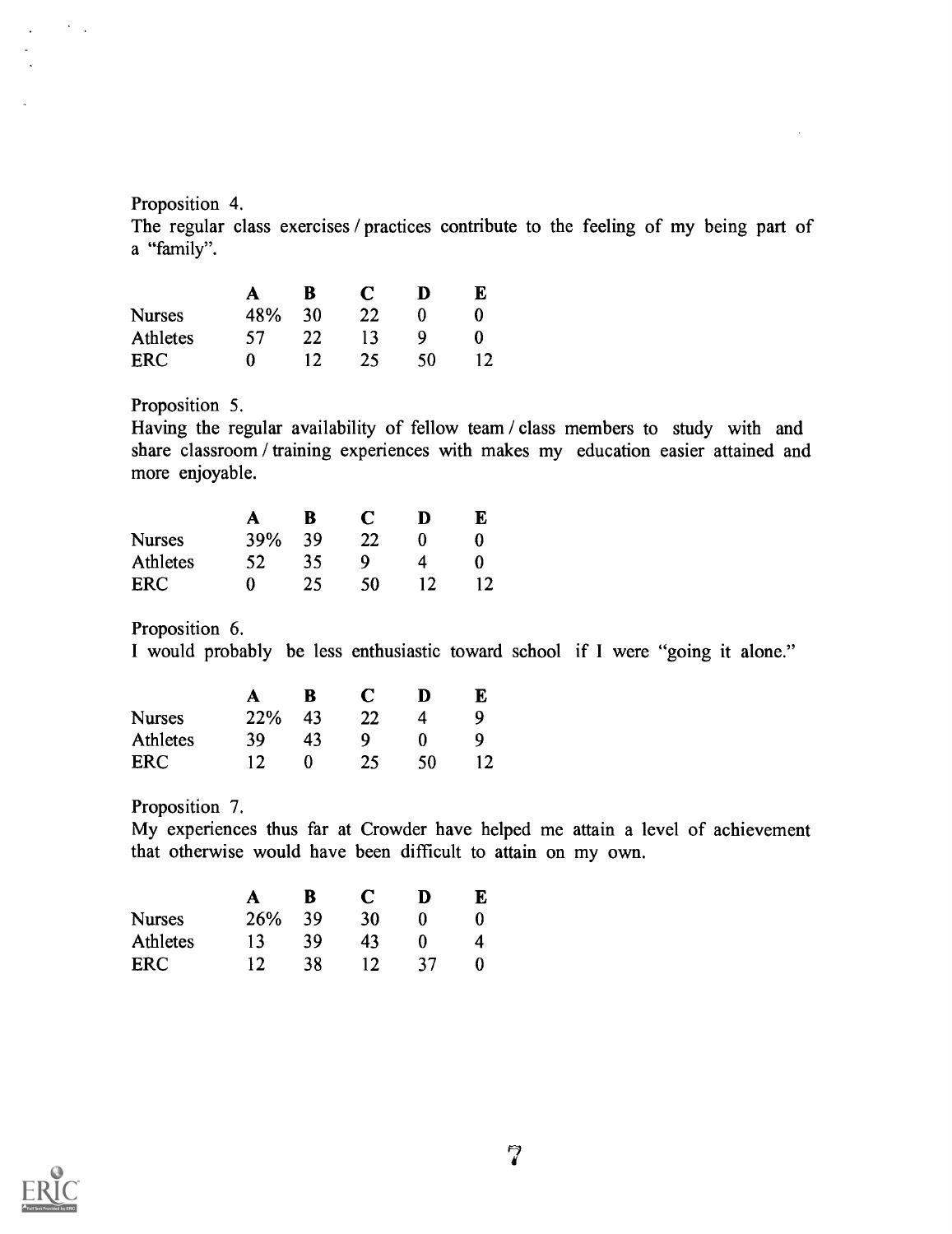### Proposition 8.

 $\Delta \sim 1$ 

My transition to college / new surroundings has been less difficult due to the network of players/classmates around me.

|               | A   | B.              | C  |    |  |
|---------------|-----|-----------------|----|----|--|
| <b>Nurses</b> | 26% | -35             | 26 | 4  |  |
| Athletes      | 26  | 43              | 0  |    |  |
| <b>ERC</b>    | 0   | 12 <sup>°</sup> | 25 | 37 |  |

Proposition 9.

Those who I am in close contact with at Crowder and regularly associate with would have similar feelings to mine on this survey.

|               | A               | - B - | C         | D            | K. |  |
|---------------|-----------------|-------|-----------|--------------|----|--|
| <b>Nurses</b> | 39%             | 30    | -26       | $\mathbf{u}$ |    |  |
| Athletes      | 35              | 48.   | 17        | O            |    |  |
| <b>ERC</b>    | 12 <sup>7</sup> | -37   | <b>25</b> | 25           |    |  |

Proposition 10.

I'm confident the rewards I'm expecting will be significant upon my graduating from Crowder.

|               | A   | В  | C  | D |  |
|---------------|-----|----|----|---|--|
| <b>Nurses</b> | 43% | 43 | 13 |   |  |
| Athletes      | 26  | 70 |    |   |  |
| <b>ERC</b>    | 0   | 75 |    |   |  |

Proposition 11. Overall, I'd highly recommend Crowder to others.

|                 | A      | <b>B</b> | - C | D | F. |
|-----------------|--------|----------|-----|---|----|
| <b>Nurses</b>   | 65% 30 |          | 4   |   |    |
| <b>Athletes</b> | 43     | 39       | 13  | 0 |    |
| ERC             |        | 62.      | 12. |   |    |

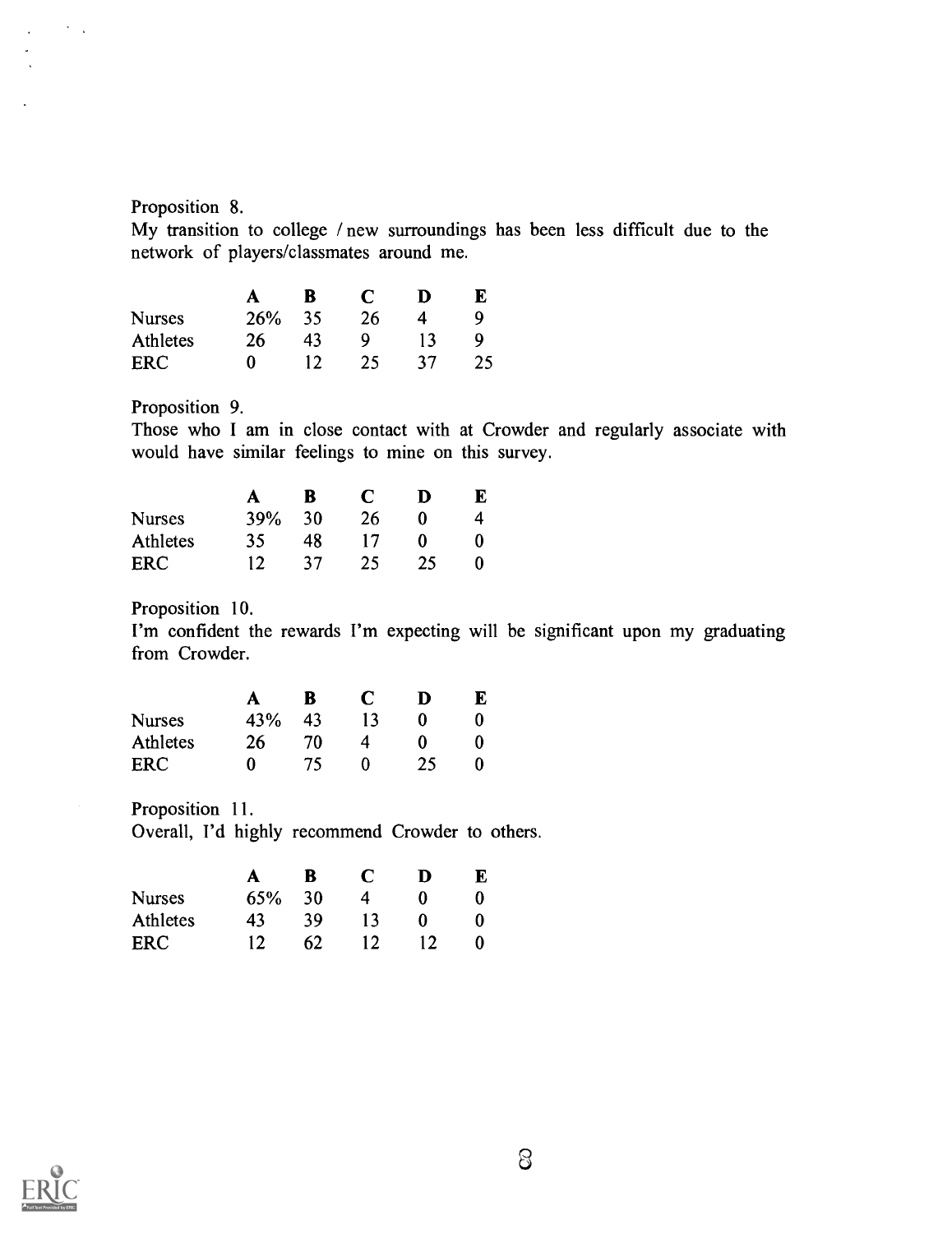#### Proposition 12.

 $\Delta \sim 1$ 

Overall, while the program I'm in is demanding and rigorous, I'd estimate those who are administering the program genuinely care about me and others in the program.

|               | A               | -B  | - C | D | E |  |
|---------------|-----------------|-----|-----|---|---|--|
| <b>Nurses</b> | 43%             | 52  | 4   |   |   |  |
| Athletes      | 52 <sub>2</sub> | -39 | 4   |   |   |  |
| <b>FRC</b>    |                 | 37  | 25  |   |   |  |

Proposition 13. When I'll look back at my Crowder years, I'll have fond memories.

|               |     | В  | C  | D | F. |  |
|---------------|-----|----|----|---|----|--|
| <b>Nurses</b> | 57% | 30 | 13 |   |    |  |
| Athletes      | 57  | 39 | 4  |   |    |  |
| <b>ERC</b>    | 0   | 50 | 25 |   |    |  |

## SURVEY SUMMARIES

For the Nursing students, the following patterns were yielded:

Total response averages for the five category selections.

| $A = 48.5\%$ | very true    |
|--------------|--------------|
| $B = 32.5%$  | true         |
| $C = 15.7\%$ | usually true |
| $D = 9\%$    | seldom true  |
| $E = 1.7\%$  | never true   |

The Nursing students generated 299 possible responses. Of these:

A, B, and C are all favorable answers. These comprise 96.7% of the responses.

- A, and B are very favorable answers. These comprise 81% of the responses.
- D, and E are unfavorable answers. These comprise 2.6% of the responses.



 $\Omega$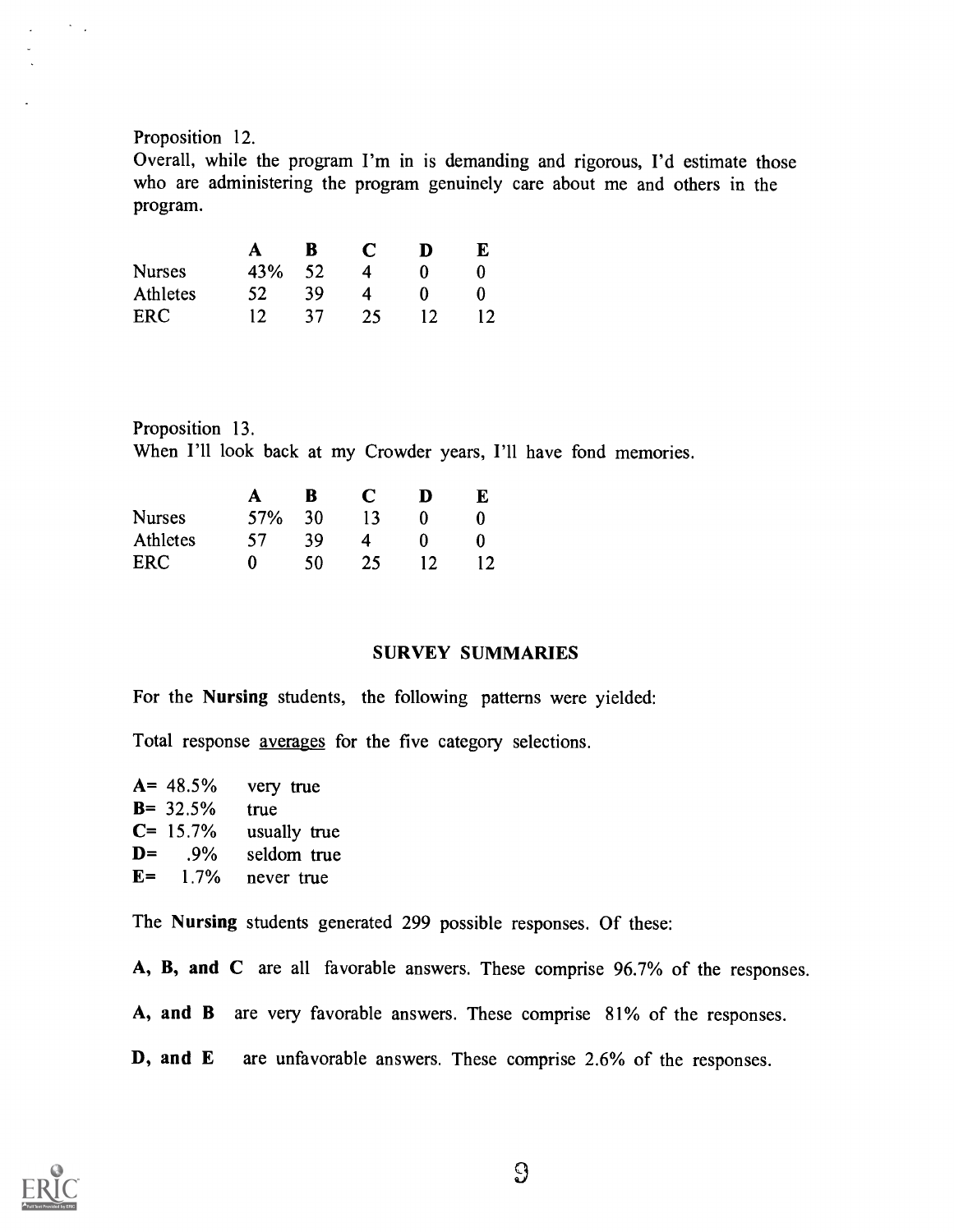For the student Athletes, the following patterns were yielded:

Total response averages for the five category selections.

 $A = 44.15%$  very true B= 39.6% true  $C= 10.5\%$  usually true D= 3.4% seldom true  $E=$  1.7% never true

 $\sigma_{\rm{max}}$ 

The student Athletes generated 299 possible responses. Of these:

A, B, and C are all favorable answers. These comprise 93.71% of the responses.

A, and B are very favorable answers. These comprise 83.21% of the responses.

D, and E are unfavorable answers. These comprise 5.1% of the responses.

For the ERC students, the following patterns were yielded:

Total response averages for the five category selections.

|              | $A = 12.3\%$ very true |
|--------------|------------------------|
| $B = 33.5%$  | true                   |
| $C = 21.0\%$ | usually true           |
| $D = 25.0\%$ | seldom true            |
| $E = 7.5\%$  | never true             |

The ERC students generated 104 possible responses. Of these:

A, B, and C are all favorable answers. These comprise 66.8% of the responses. A, and B are very favorable answers. These comprise 45.8% of the responses. D, and E are unfavorable answers. These comprise 32.5% of the responses.

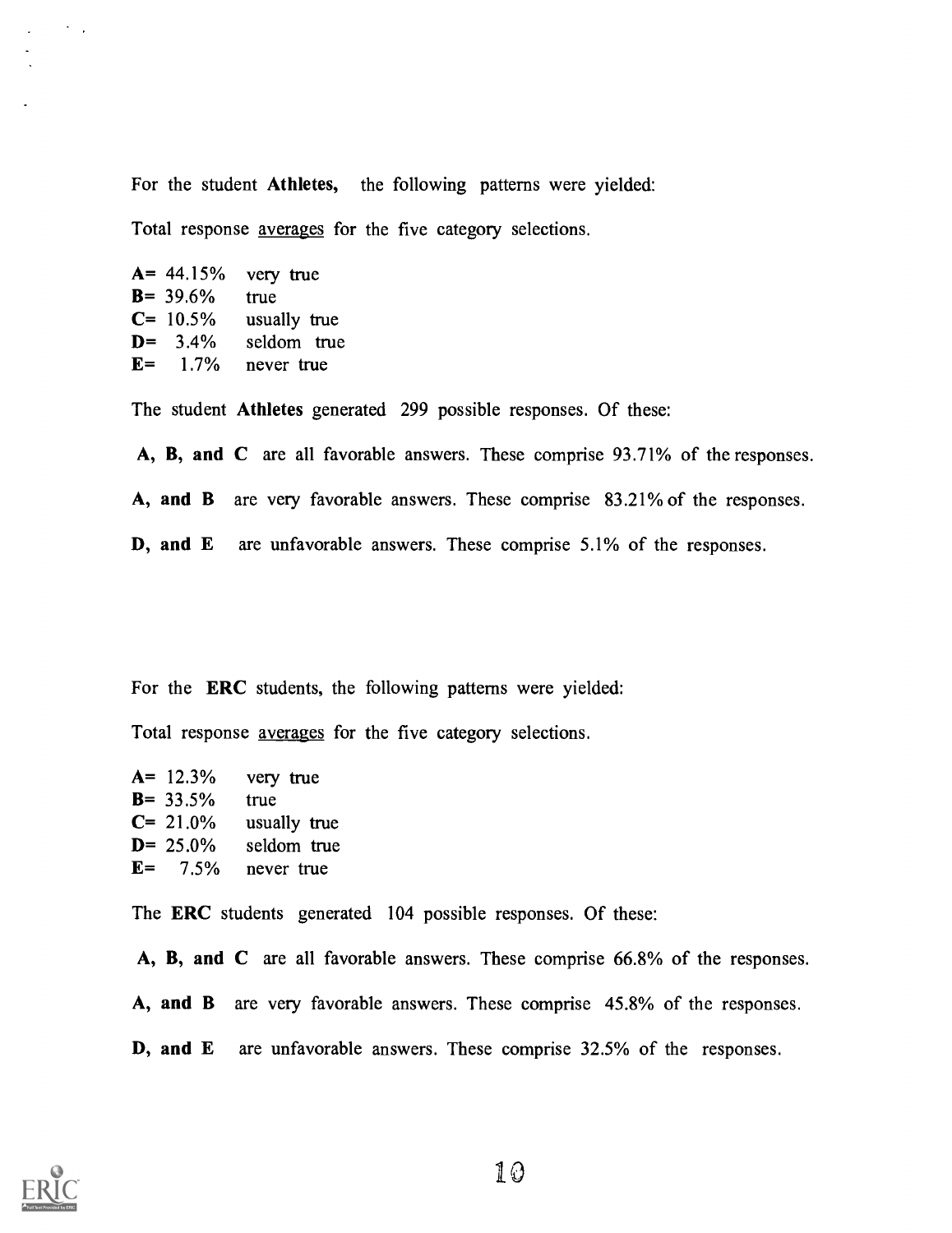#### OVERALL SURVEY RESULTS

For the ALL STUDENTS taking the survey the following patterns were yielded.

Total response averages for the five category selections.

|              | $A = 40.9\%$ very true |
|--------------|------------------------|
| $B = 34.9\%$ | true                   |
| $C = 14.3\%$ | usually true           |
| $D = 5.4\%$  | seldom true            |
|              | $E = 2.3\%$ never true |

The students generated 702 possible responses. Of these:

A, B, and C are all favorable answers. These comprise 90.1% of the responses.

A, and B are very favorable answers. These comprise 75.8% of the responses.

D, and E are unfavorable answers. These comprise 7.7% of the responses.

#### DISCUSSION

Some initial comments must be made. The ERC students are not, by the nature of their program, as involved as an academic group with each other as the student athletes or nurses are amongst themselves. Hence, they are slightly less cohesive.

They might be described as an "in between" group. They progress through their program classes in a cluster; however, it is not as close knit as the other two groups. Yet, they have a unity beyond the average students in any other given classroom setting. Exceptions might be those in an EMT course, Transport Training, or phlebotomy class. All of which are for a short duration (semester or less).

Actually, their status as an "in between" group lends support to the premise the study maintains. That is, less cohesion tends toward more unsatisfactory rates of academic success and vice versa. Additionally, the ERC students may actually never be mainstreamed (no derogatory analogy intended) with rest of the Crowder college culture. This occurs because an ERC degree may not include general core classes. The ERC A.A. degree does, but the others require far less than 42 hrs of general education. Consequently, ERC students can be on campus, yet their classes may be held for the most part in the Water school.

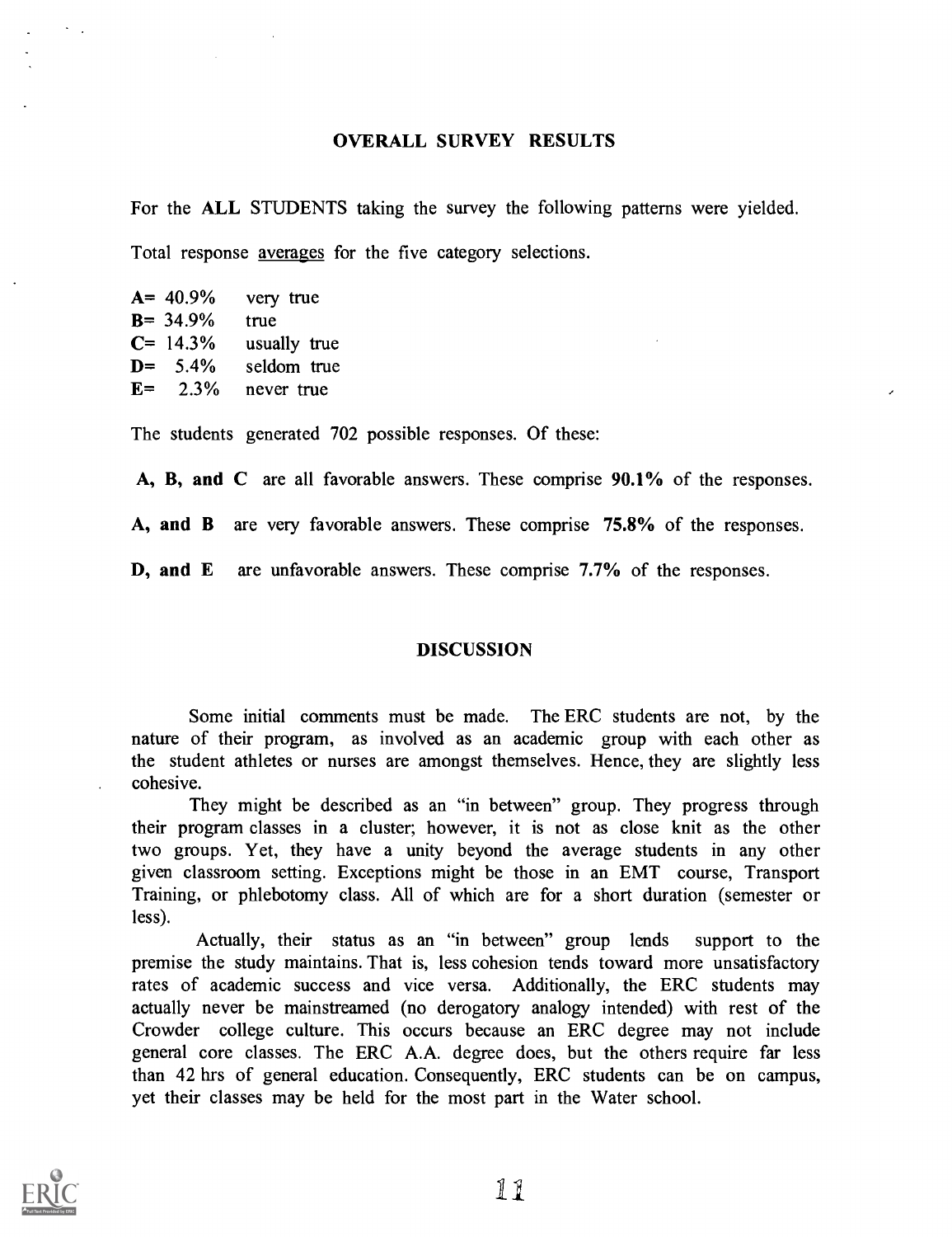Admittedly, the study was not designed to derive "levels of significance." It is apparent from the results that when 90.1% provide a positive acknowledgment (very true, true, usually true) and 75.8% acquiesce to (very true and true) that substantial and unmistakably beneficial interventions and personnel deserve credit throughout the teaching spectrum.

To further accentuate the benefits of altruistic academic strategies, a type of control group was used to draw comparisons. Twenty-three persons were sampled arbitrarily from the Crowder data records. Fifteen females and eight males ended up being selected. The individuals randomly chosen were not administered the survey due to their unavailability. Additionally, the questions wouldn't have pertained to them because of the nature of the questions. The control group does provide a contrast in the academic areas and serves to exemplify the study's intention.

The average High School G.P.A. of the control group is 2.9

The average High school class ranking is in the upper 37.4%

The average High School grades are reflected below: (based on a 4 pt. scale)

| English | 2.82 |  |
|---------|------|--|
| Math    | 2.68 |  |
| Science | 2.64 |  |
| Average | 2.71 |  |

The average ACT scores (15 of 23 possessed them) were:

| English   | 19   |  |
|-----------|------|--|
| Math      | 18.1 |  |
| Reading   | 21.4 |  |
| Science   | 19   |  |
| Composite | 19.4 |  |

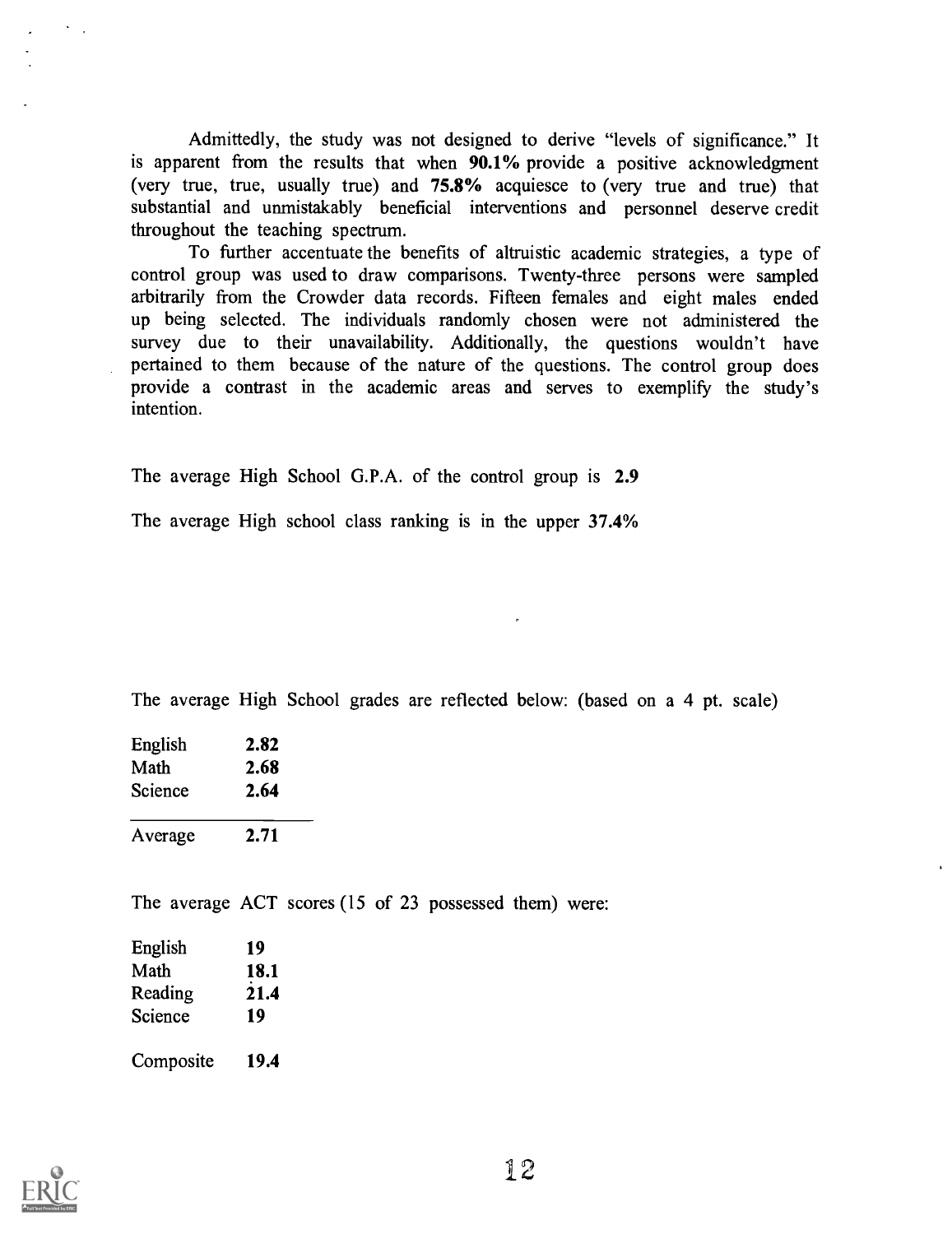Of the 23, eleven or 48% indicated at the time of entry to Crowder that their goal was "degree seeking."

Of the 23, twelve or 52% indicated their goal upon entry to be "selected courses."

Six of the 23 or 26% went on to receive a degree at Crowder.

Of the eleven original degree seeking students, two received a Crowder degree or 18%.

The four other degrees awarded by Crowder came from students who had originally indicated their goal to be "selected courses." Consequently, of the twelve who indicated "selected courses," four or 25% went on to receive degrees.

The college G.P.A. of the fifteen people who competed any class credit hours at Crowder and did so successfully is: 3.06

The college G.P.A. of the six individuals receiving degrees at Crowder is: 3.39

The college G.P.A. of the nine individuals (non-degree receiving) who took any class credit hours at Crowder and did so successfully is: 3.15

Eight individuals or 35% of 23 who applied to Crowder did not ever actually enroll, received all "F's", "W's", and "I's" or basically totally withdrew from classes. None of those eight have returned to be current students at Crowder.



 $\sim$   $\sim$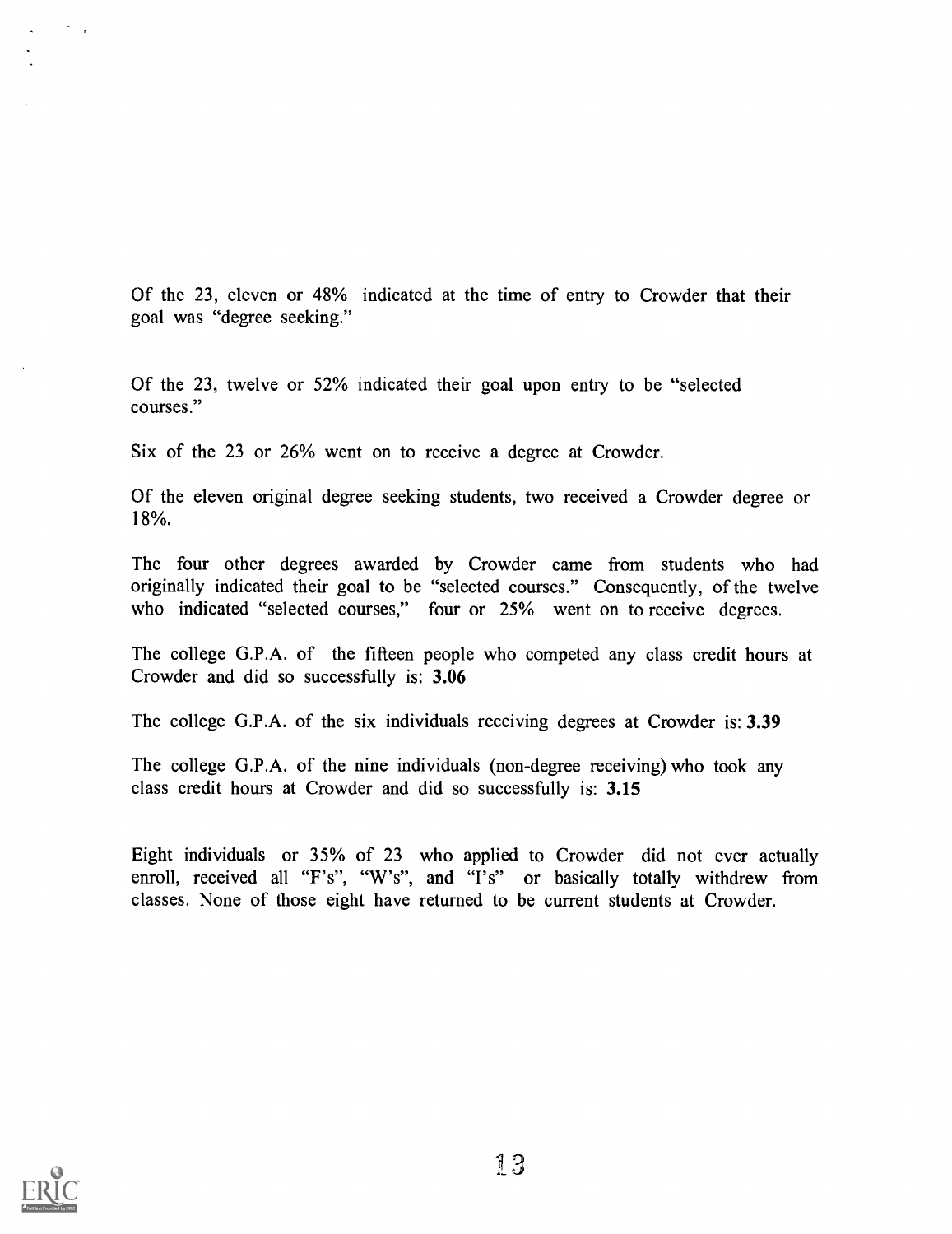The NCAA Division I, II, III Graduation-Rates Report published annually on an institution-specific basis data summaries for prospective students. Listed below are a selection of sampled schools (1996) along with Crowder College. Graduation rates data exhibited provides a comparison to further elucidate our position, especially as concerning athletes.

| <b>DIVISION</b> | <b>ALL STUDENTS</b>                                                                                                                            | <b>STUDENT-ATHLETES</b> |
|-----------------|------------------------------------------------------------------------------------------------------------------------------------------------|-------------------------|
| <b>Class</b>    | Grad. Rate                                                                                                                                     | Grad. Rate              |
|                 |                                                                                                                                                |                         |
|                 |                                                                                                                                                | 84%                     |
|                 | 47%                                                                                                                                            | 40%                     |
| I               | 41%                                                                                                                                            | 41%                     |
|                 | 71%                                                                                                                                            | 58%                     |
|                 | 70%                                                                                                                                            | 78%                     |
|                 | 64%                                                                                                                                            | 58%                     |
|                 | 56%                                                                                                                                            | 55%                     |
|                 | 75%                                                                                                                                            | 72%                     |
|                 | 40%                                                                                                                                            | 46%                     |
|                 | 70%                                                                                                                                            | 63%                     |
|                 |                                                                                                                                                |                         |
|                 | 56%                                                                                                                                            | 58%                     |
| (202)           | 53%                                                                                                                                            | 54%                     |
| (103)           | 69%                                                                                                                                            | $69\%*$                 |
|                 | L<br>Arkansas U. Fayette.<br>Missouri Univ. Columbia I<br>Division I All Institutions (305)<br>Division I All Public<br>Division I All Private | 93%                     |

## 1996 NCAA DIVISION II & III PERSISTENCE RATES

## Division II

 $\sigma_{\rm{max}}$ 

| <b>Drury College</b>               | $\mathbf{I}$ | 62%        | 52%        |
|------------------------------------|--------------|------------|------------|
| Hillsdale College                  | $\mathbf{I}$ | 61%        | 60%        |
| Lincoln U. Mo.                     | $\mathbf{I}$ | 22%        | 58%        |
| Missouri U. Rolla                  | $\mathbf{I}$ | 55%        | <b>70%</b> |
| <b>MSSC</b>                        | $\mathbf H$  | 34%        | 39%        |
| Southwest Baptist U.               | $\mathbf{I}$ | 27%        | 31%        |
| Pittsburg State U.                 | $\mathbf{I}$ | 58%        | 48%        |
| Washburn U.                        | H            | <b>52%</b> | 52%        |
| Division II All Institutions (257) |              | 44%        | 50%        |
| Division II All Public             | (151)        | 42%        | 47%        |
| Division II All Private            | (106)        | 49%        | 54%        |

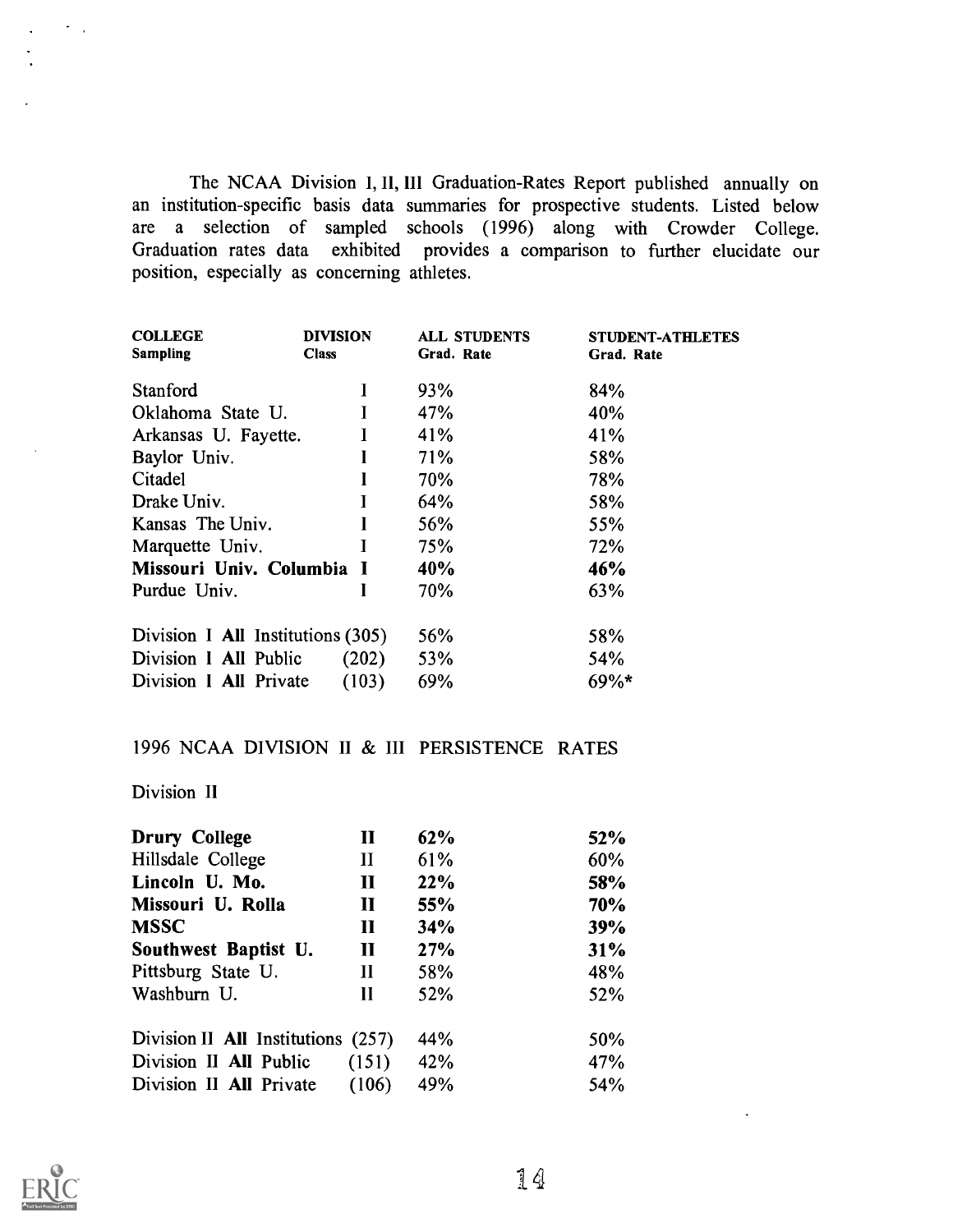#### Division III

| Clarkson U.                             | Ш           | 67%        | 75%         |
|-----------------------------------------|-------------|------------|-------------|
| Hartwick College                        | Ш           | 62%        | 50%         |
| Johns Hopkins U.                        | Ш           | 87%        | 67%         |
| Wilkes U.                               | Ш           | 51%        | 43%         |
| Division III All Institutions (376) 60% |             |            | 75%         |
| Division III All Public (72)            |             | 51%        | unavailable |
| Division III All Private                | $(304)$ 63% |            | 75%         |
| Crowder College C.C.                    |             | $53\%$ *** | 88%         |

\*\*\* Denotes The NCAA Rates Reports indicate their data is for "Full-Time Degree-seeking Students" none others. Crowder's Student Right-To-Know includes others besides "degree-seeking." Consequently, our graduation percentage would be higher in all probability if we dismissed from the aggregate "selected courses only" category students.

Crowder College's student athletes have a higher rate of graduation than all the above sampled institutions in aggregate or individually. On average, regardless of division size, student athletes in general out perform ( in one instance a tie \*) their peers or regular cohorts. Again, this lends credence to the assertion about student units which work cohesively and their eventual academic successes.

Crowder College's "all students" category out performs all public institutions in every category (exception- a tie with division I) in aggregate. While this entire overview of information concentrated only on a few aspects, hypotheses could be formulated that parallel the basic premise of the study. Mainly, a small rural community college that attempts, in mission statement and practice, to exude a "family" atmosphere could expect that underlying principles of cohesion would apply not only in "total" but, in individual programs as shown.

The categories of: nursing, athletic, and ERC students graduate in a time span close to two years, many other students take longer. It could be postulated that the students who are not more prone to "stop-out" will proceed on to negotiate further academic studies and goals with success.

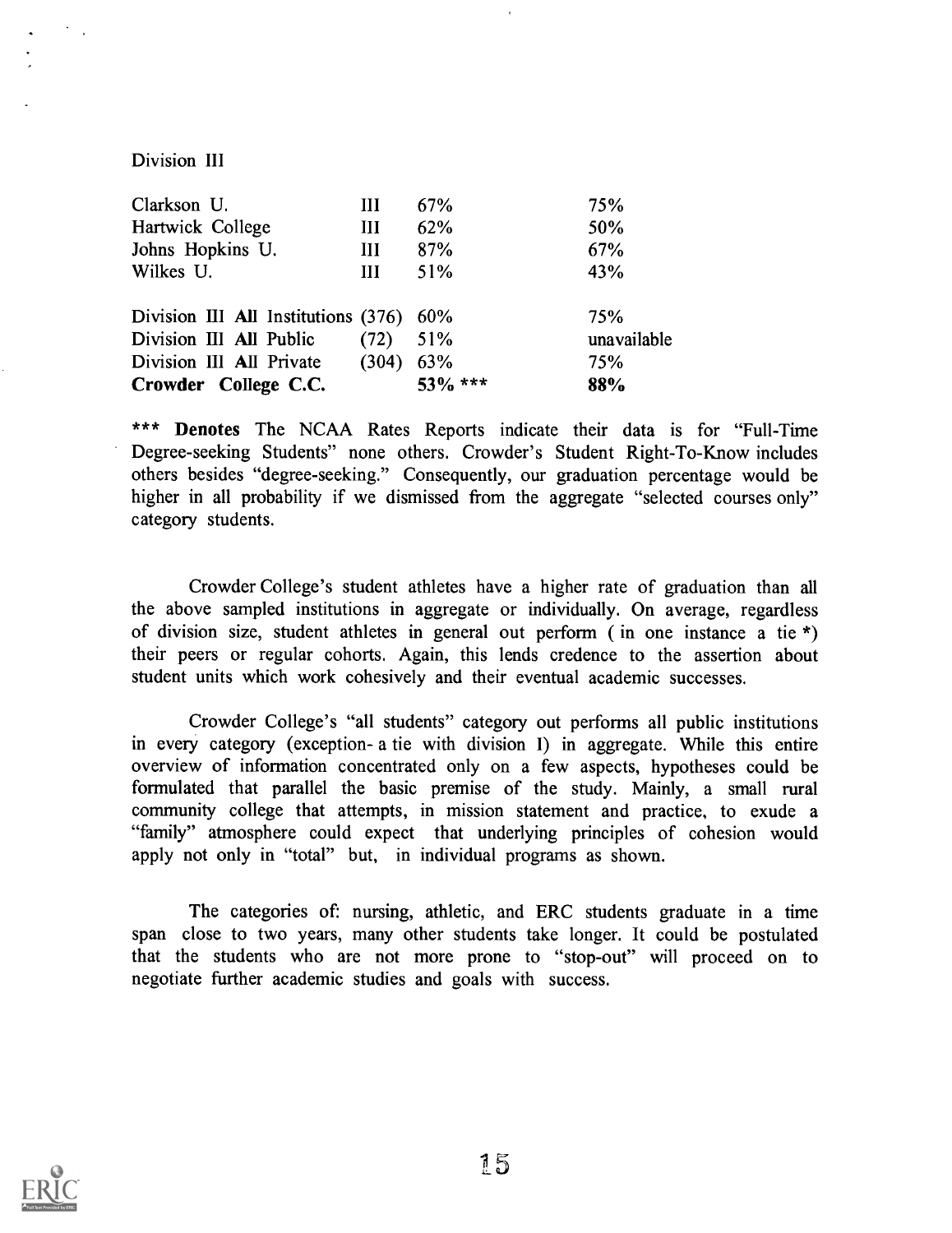To exemplify the continuing of education aspect, the following numbers are self explanatory. The 1997 men's Baseball Media Guide lists the transfer institutions for over 250 former Crowder student-athletes. The Lady Riders Media Guide, likewise, lists over 100 success stories of individuals furthering their educational pursuits. The Women's Basketball Media Guide portrays, too, the same track record of academic pursuit to the four-year educational institution.

On a similar vein, the nursing students, almost without exception, have secured professional positions as nurses prior to commencement yet, contingent on graduation.

#### SUMMARY DISCUSSION

In general, we believe we have provided ample criteria to support our initial contentions. Assuredly, many if not all of the 23 individuals in the "control group" could have graduated from Crowder (provided that was their aim) and continued on if they were integrated into a "micro-academic" setting compatible with their chosen major of study. That is, a fairly organized assembly of individuals with a common academic interest that is pursued collectively as a unit to graduation.

As shown, the students comprising the control group have the high school academic credentials to succeed. Their high school preparation is comparable to their peers in the study.

Although it is possible to investigate further, the question arises: Do students chose to describe themselves on the Crowder admission application as "selected courses only" because it is an accurate description of their academic goal upon matriculating? Or, is that category selected so that they do not have to make an initial full commitment and risk failure? These questions, in turn, give rise to further inquiries.

Clusters of individuals not only collaborate, but learn to rely on one another. Many go further into the process and develop lasting friendships. Accountability not only to one's own commitments, but to those of the group produce responsibilities that for the most part are never critiqued or transcribed on to a transcript. However, those lessons are pivotal in their eventual successes. Issues such as: camaraderie, team exercises, competition and collaboration in balance, goal setting, etc. have nurtured and complimented the academic emphasis.

Other academic disciplines might experiment to ascertain the applicability of blocking segments of their curriculums in semester movements. Many of the general education core requirements are universally required among all majors pursuing the A.A. degree. Consequently, they would serve useful as classes that could be cloistered together. Upon successful experimentation, clustering of students and classes may be a worthwhile area of interest for some programs to further investigate and incrementally implement in long-range planning.

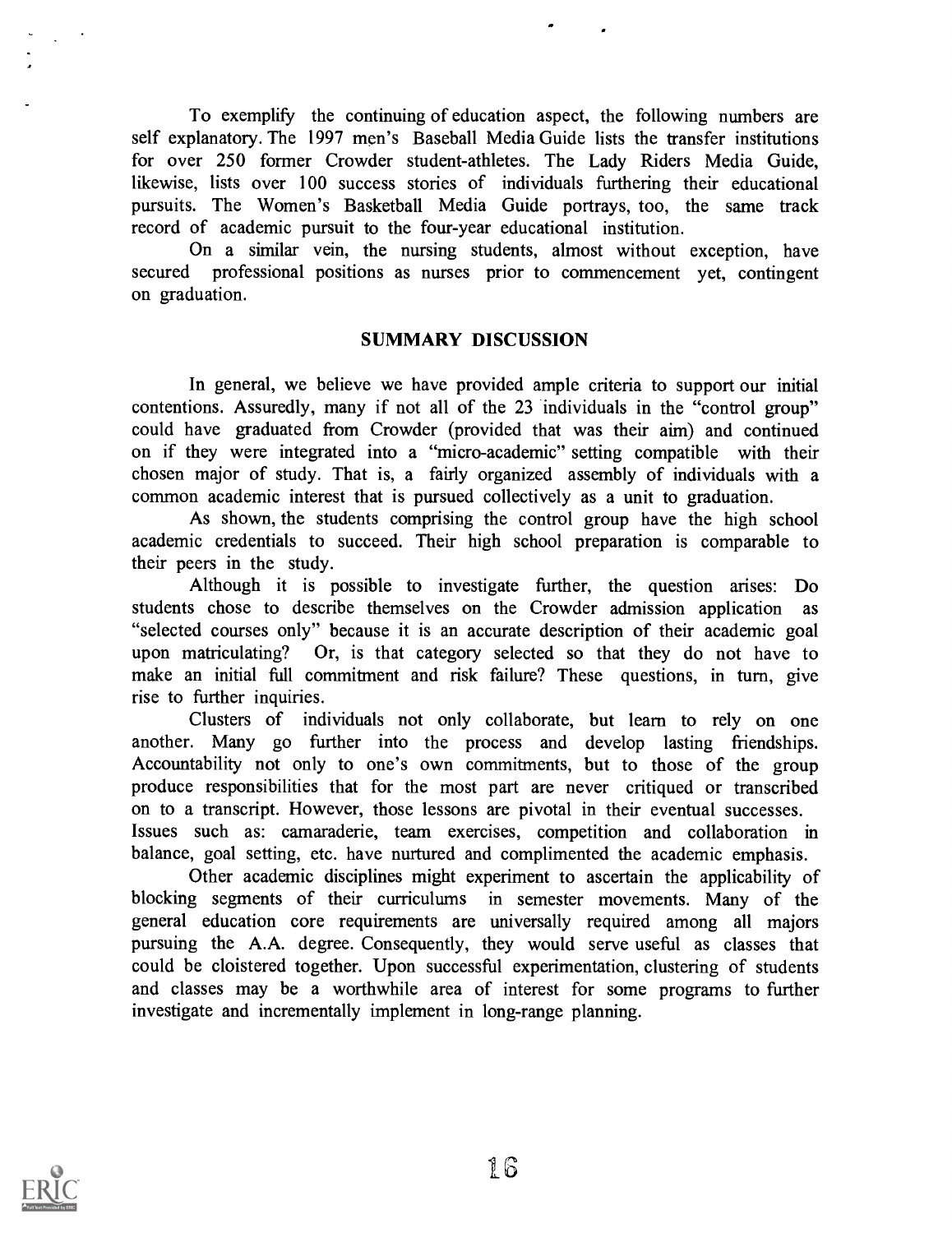

U.S. Department of Education Office of Educational Research and Improvement (OEM) Educational Resources Information Center (ERIC)



REPRODUCTION RELEASE

(Specific Document)

# I. DOCUMENT IDENTIFICATION:

| Title:                                                              |                          |  |
|---------------------------------------------------------------------|--------------------------|--|
| A Certique of Clustering Techniques Among Mates IN College Programs |                          |  |
|                                                                     |                          |  |
| <b>Corporate Source:</b>                                            | <b>Publication Date:</b> |  |
|                                                                     |                          |  |

# II. REPRODUCTION RELEASE:

In order to disseminate as widely as possible timely and significant materials of interest to the educational community, documents announced in the monthly abstract journal of the ERIC system, Resources in Education (RIE), are usually made available to users in microfiche, reproduced paper copy, and electronic/optical media, and sold through the ERIC Document Reproduction Service (EDRS) or other ERIC vendors. Credit is given to the source of each document, and, if reproduction release is granted, one of the following notices is affixed to the document

If permission is granted to reproduce and disseminate the identified document, please CHECK ONE of the following two options and sign at the bottom of the page.



Documents will be processed as indicated provided reproduction quality permits. If permission to reproduce is granted, but neither box is checked, documents will be processed at Level 1.

|                                      |                                            | "I hereby grant to the Educational Resources Information Center (ERIC) nonexclusive permission to reproduce and disseminate<br>this document as indicated above. Reproduction from the ERIC microfiche or electronic/optical media by persons other than<br>ERIC employees and its system contractors requires permission from the copyright holder. Exception is made for non-profit<br>reproduction by libraries and otheyservice agencies to satisfy information needs of educators in response to discrete inquiries. * |  |
|--------------------------------------|--------------------------------------------|-----------------------------------------------------------------------------------------------------------------------------------------------------------------------------------------------------------------------------------------------------------------------------------------------------------------------------------------------------------------------------------------------------------------------------------------------------------------------------------------------------------------------------|--|
| Sign<br>nere $\rightarrow$<br>please | $\omega$ r $\sim$<br>Organization/Address: | Printed Name/Position/Title: ERIKJ. HiLGCNDORF<br>DIR. Assessment/I.R.<br>FFAX:                                                                                                                                                                                                                                                                                                                                                                                                                                             |  |
|                                      |                                            | Telephone:<br>7) 47 451 4280<br>E-Mail Address:<br>nail. Crowser 1,                                                                                                                                                                                                                                                                                                                                                                                                                                                         |  |
|                                      |                                            | $C$ , $mo.$ $US$<br>(over)                                                                                                                                                                                                                                                                                                                                                                                                                                                                                                  |  |